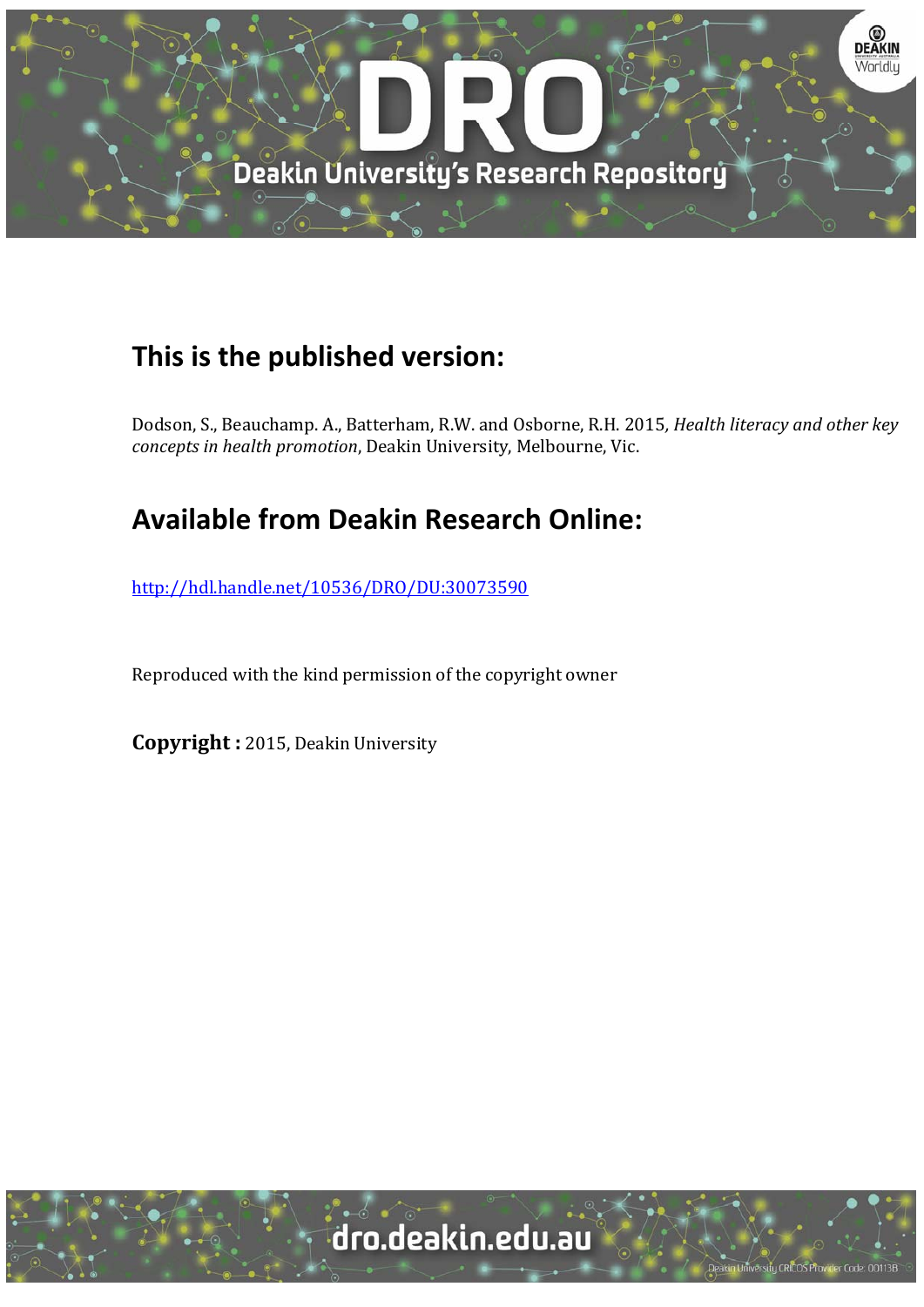## Health literacy and other key

Health literacy brings together many concepts that relate to what people and communities need in order to make effective decisions about health for  $\begin{tabular}{l|l|l|} \hline \textit{#} & \textit{Health literacy and other key} \\ \hline \textit{+} & \textit{concepts in health promotion} \\ \hline \textit{Health literacy brings together many concepts that relate to what people} \\ \hline \textit{themselves, their families and their communities.} \end{tabular}$ 

Health promotion concepts, their definitions, and links to health literacy

| Concept             | Definition     |                                                                                                                                                                                                                                                                             |  | Links to health literacy                                                                                                                                  |
|---------------------|----------------|-----------------------------------------------------------------------------------------------------------------------------------------------------------------------------------------------------------------------------------------------------------------------------|--|-----------------------------------------------------------------------------------------------------------------------------------------------------------|
| Health<br>education |                | Consciously constructed opportunities for learning<br>which involve some form of communication designed to:<br>improve health literacy, including improving knowledge<br>and developing life skills which are conducive to<br>individual and community health. <sup>1</sup> |  | Health education is a strategy for<br>improving the health literacy of<br>community members.                                                              |
| Literacy            |                | The ablity to read and write. <sup>2</sup>                                                                                                                                                                                                                                  |  | The ability to read, write, count<br>and calculate influences access<br>to information about health and<br>assists with making decisions<br>about health. |
| ophelia             | ophelia.net.au | Ophelia Toolkit Health literacy and other key concepts in<br>health promotion                                                                                                                                                                                               |  | <b>INFO SHEET 4 PAGE 1/4</b>                                                                                                                              |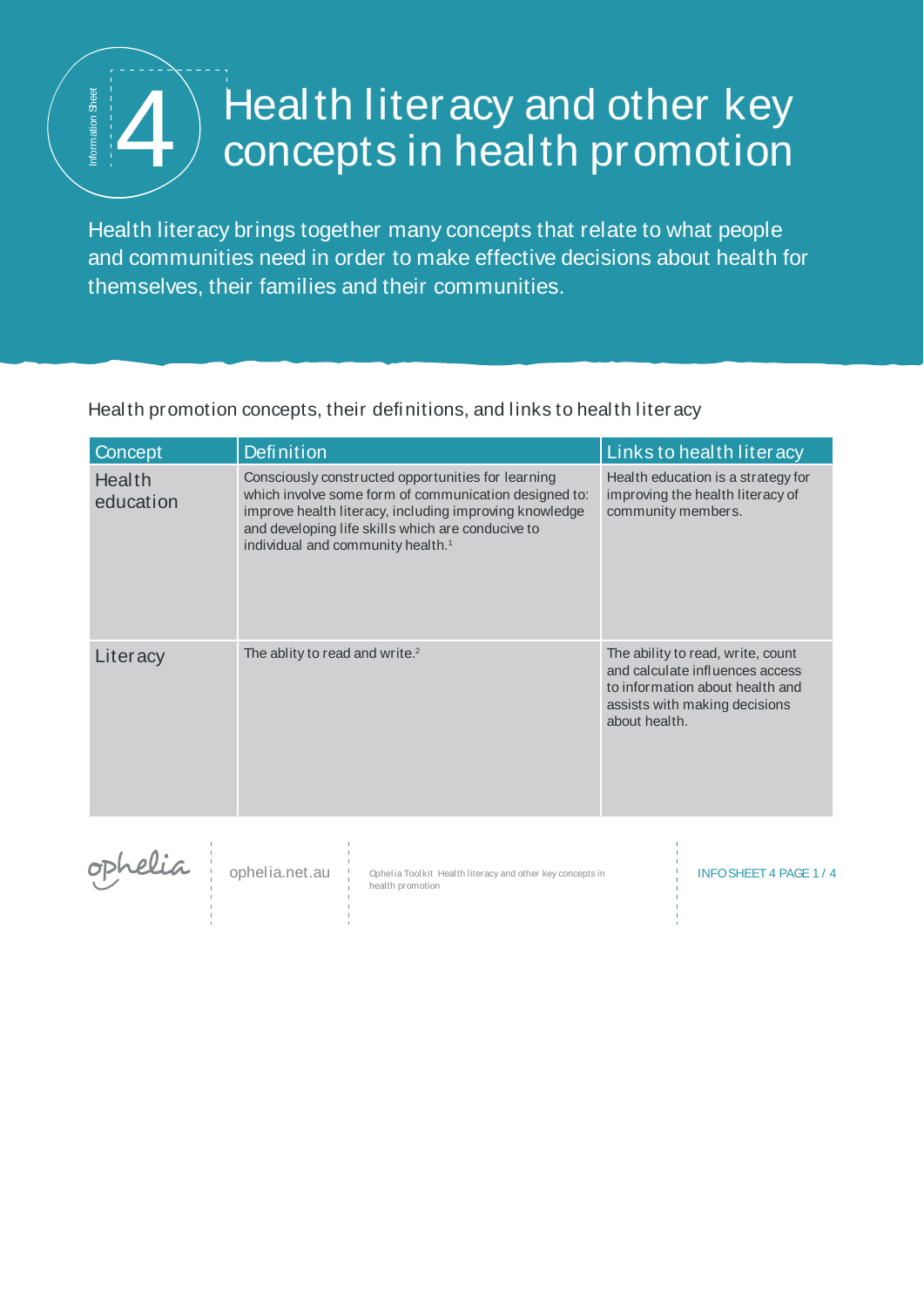| Concept                 | <b>Definition</b>                                                                                                                                                                                                                                                                                                                                                                                                              | Links to health literacy                                                                                                                                                                      |
|-------------------------|--------------------------------------------------------------------------------------------------------------------------------------------------------------------------------------------------------------------------------------------------------------------------------------------------------------------------------------------------------------------------------------------------------------------------------|-----------------------------------------------------------------------------------------------------------------------------------------------------------------------------------------------|
| Cultural<br>competence  | A set of congruent behaviours, attitudes and policies<br>that come together in a system, agency or among<br>professionals; enabling that system, agency or those<br>professionals to work effectively in cross-cultural<br>situations. <sup>3</sup>                                                                                                                                                                            | A culturally competent health<br>system responds more effectively<br>to community members with<br>varying health literacy strengths<br>and limitations.                                       |
| Patient<br>empower ment | Empowerment-based interventions include both a<br>process and an outcome component. The process<br>component occurs when the true purpose of the<br>intervention is to increase the patient's capacity to think<br>critically and make autonomous, informed decisions.<br>The outcome component occurs when there is a<br>measurable increase in the patient's ability to make<br>autonomous, informed decisions. <sup>4</sup> | An empowerment approach seeks<br>to enhance consumer health<br>literacy.                                                                                                                      |
| Treatment<br>adherence  | Active, voluntary, and collaborative involvement of the<br>patient in a mutually acceptable course of behaviour to<br>produce a therapeutic result. <sup>5</sup>                                                                                                                                                                                                                                                               | People with higher health literacy<br>often make informed decisions<br>about their health and care. Their<br>choices may or may not conform<br>to the recommendations of health<br>providers. |

ophelia.net.au

Ophelia Toolkit Health literacy and other key concepts in Fig. INFO SHEET 4 PAGE 2 / 4<br>health promotion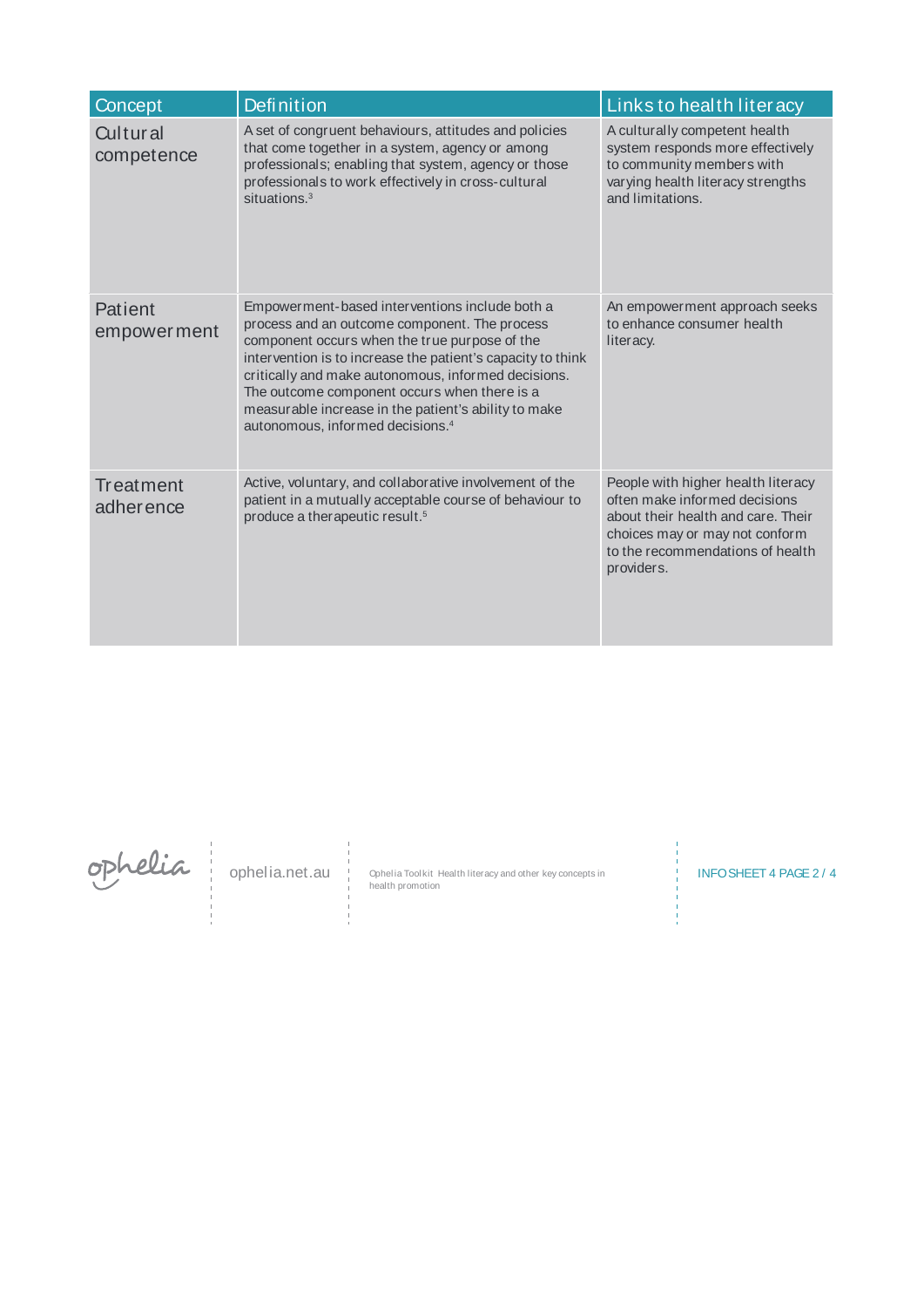| Concept               | <b>Definition</b>                                                                                                                                                                                                                                                                                                                                                                                                                                                                                                            | Links to health literacy                                                                                                                                                                                                      |
|-----------------------|------------------------------------------------------------------------------------------------------------------------------------------------------------------------------------------------------------------------------------------------------------------------------------------------------------------------------------------------------------------------------------------------------------------------------------------------------------------------------------------------------------------------------|-------------------------------------------------------------------------------------------------------------------------------------------------------------------------------------------------------------------------------|
| Patient<br>activation | Activated patients believe they have important roles to<br>play in self-managing care, collaborating with providers,<br>and maintaining their health. They know how to manage<br>their condition and maintain functioning and prevent<br>health declines; they have the skills and behavioural<br>repertoire to manage their condition, collaborate with<br>their health providers, maintain their health functioning,<br>and access appropriate and high-quality care. <sup>6</sup>                                         | Activated patients often have health<br>literacy strengths in areas relating<br>to personal skills but may have<br>varying access to social resources<br>for health.                                                          |
| Cognitive<br>capacity | The capacity to perform higher mental processes of<br>reasoning, remembering, understanding, and problem<br>solving.7                                                                                                                                                                                                                                                                                                                                                                                                        | Cognitive capacity influences ability<br>to access, understand, appraise<br>and apply health information.                                                                                                                     |
| Self-<br>management   | Engaging in activities that promote health, build<br>physiologic reserve, and prevent adverse sequelae;<br>interacting with health care providers and adhering<br>to recommended treatment protocols; monitoring<br>physical and emotional status and making appropriate<br>management decisions based on the results of self-<br>monitoring; and managing the effects of illness on the<br>individual's ability to function in important roles and on<br>emotions, self-esteem, and relationships with others. <sup>8</sup> | Health-related behaviours and,<br>consequently, self-management<br>of health, are determined by<br>an individual's decisions about<br>health. Decisions about health are<br>influenced by an individual's health<br>literacy. |

ophelia.net.au

Ophelia Toolkit Health literacy and other key concepts in Fig. INFO SHEET 4 PAGE 3 / 4<br>health promotion